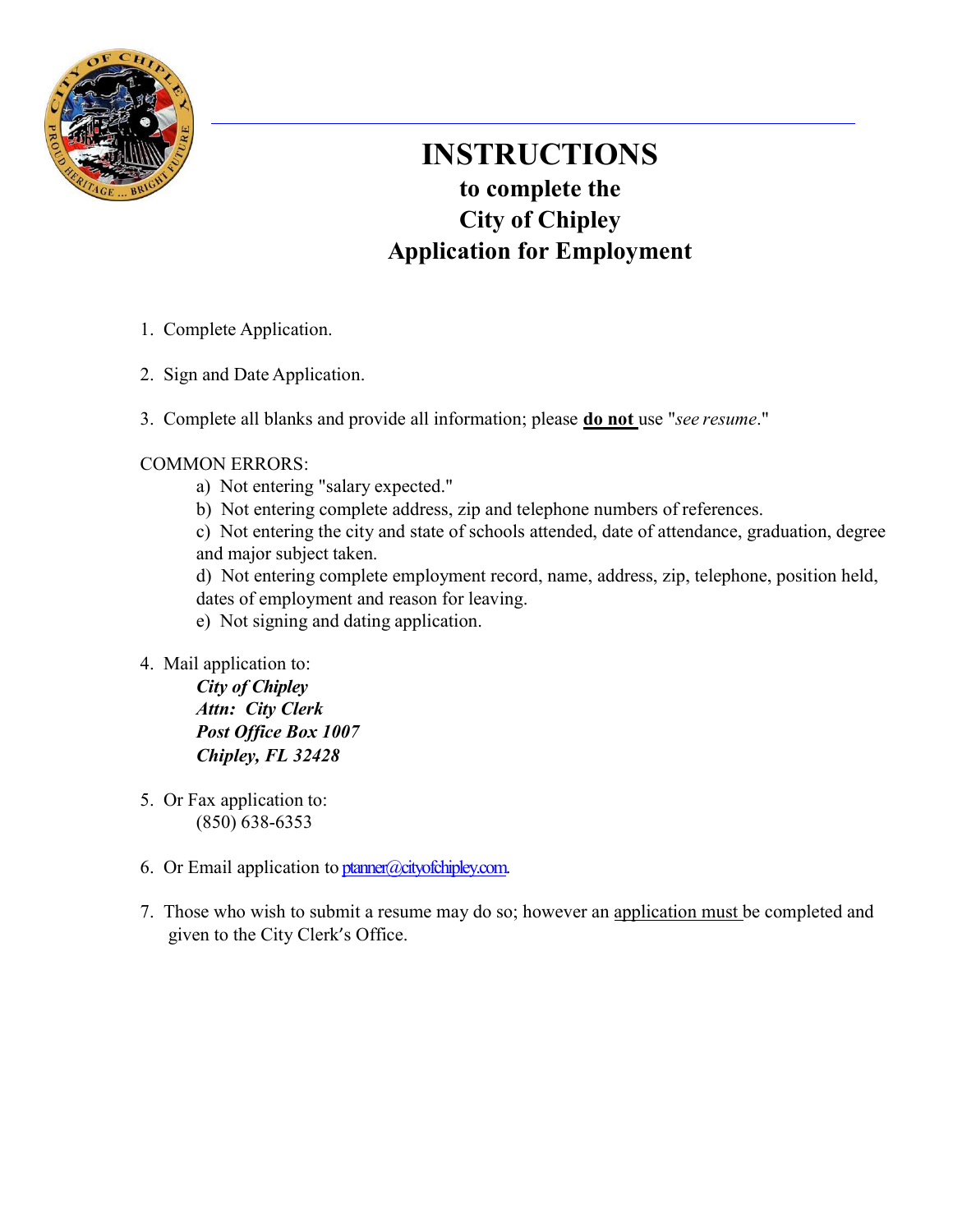

# Application for Employment

Mail to: Phone: (850) 638-6350 1442 Jackson Avenue Fax: (850) 638-6353 Post Office Box 1007 Web Site: www.cityofchipley.com Chipley, FL 32428 Email: ptanner@cityofchipley.com

 $\overline{\phantom{a}}$ 

Please complete the application in legible handwriting, printing, or type. Please list only one position per application.

| PERSONAL INFORMATION                                                                                                                                         |
|--------------------------------------------------------------------------------------------------------------------------------------------------------------|
| Name: (Last, First, MI)                                                                                                                                      |
| <b>Street Address:</b><br>City, State, Zip                                                                                                                   |
| Home Telephone Number:<br>Day-Time Telephone Number:                                                                                                         |
| Email Address:                                                                                                                                               |
| No<br>Do you hold a Valid Florida Driver's License?<br>Yes<br>other:                                                                                         |
| If under age 18, proof of age and a work permit will be required.<br>Can you furnish proof/permit if necessary?<br>Yes<br>No<br>Not Applicable               |
| Proof of eligibility to work in the United States will be required, are you legally eligible to work in the United States?<br>No<br>Yes                      |
| <b>EMPLOYMENT INFORMATION</b>                                                                                                                                |
| Position title for which you are applying:                                                                                                                   |
| Date of application:<br>Salary Expected:                                                                                                                     |
| Full-Time<br>Part-Time<br>Type of Employment Desired:<br>Temporary                                                                                           |
| Yes<br>No<br>Will you work hours other than 8 to 5?                                                                                                          |
| Will you work schedules other than Monday thru Friday?<br>Yes<br>No                                                                                          |
| Yes<br>] No<br>Have you ever been employed by the City of Chipley<br>before?                                                                                 |
| If "yes", please give dates and explain:                                                                                                                     |
| $\Box$ No<br>Yes<br>Have you ever been convicted of a felony in the last seven (7) years?<br>**Note: conviction does not necessarily bar you from employment |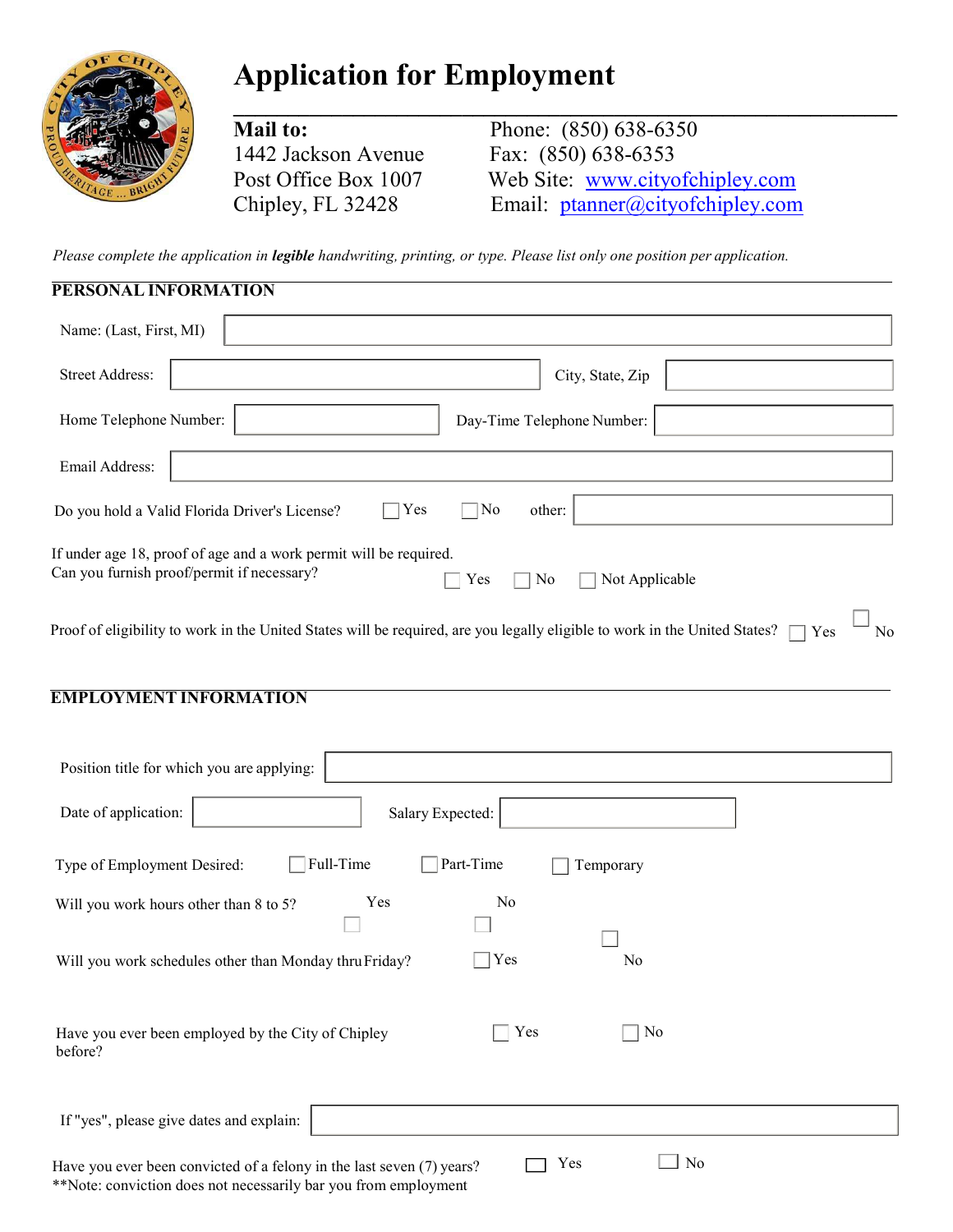#### REFERENCES: List three (3) persons, other than relatives who have knowledge of your work experience and/or education.

| City, State | Contact Telephone Number(s) |
|-------------|-----------------------------|
|             |                             |
|             |                             |
|             |                             |
|             |                             |
|             |                             |
|             |                             |
|             |                             |

#### EDUCATION AND TRAINING

| School                                                                | Select Highest Grade Completed | Did You Graduate?<br>$\rm Yes/No$ | Name & Location of Last School<br>Attended |
|-----------------------------------------------------------------------|--------------------------------|-----------------------------------|--------------------------------------------|
| Elementary                                                            |                                |                                   |                                            |
| High School                                                           |                                |                                   |                                            |
| Names of College/Vo-Tech/<br>Licenses $\&$<br>Location (City & State) | Dates Attended                 | Did You Graduate?<br>$\rm Yes/No$ | Degree & Major Subject                     |
|                                                                       |                                |                                   |                                            |
|                                                                       |                                |                                   |                                            |
|                                                                       |                                |                                   |                                            |
|                                                                       |                                |                                   |                                            |
|                                                                       |                                |                                   |                                            |
|                                                                       |                                |                                   |                                            |
|                                                                       |                                |                                   |                                            |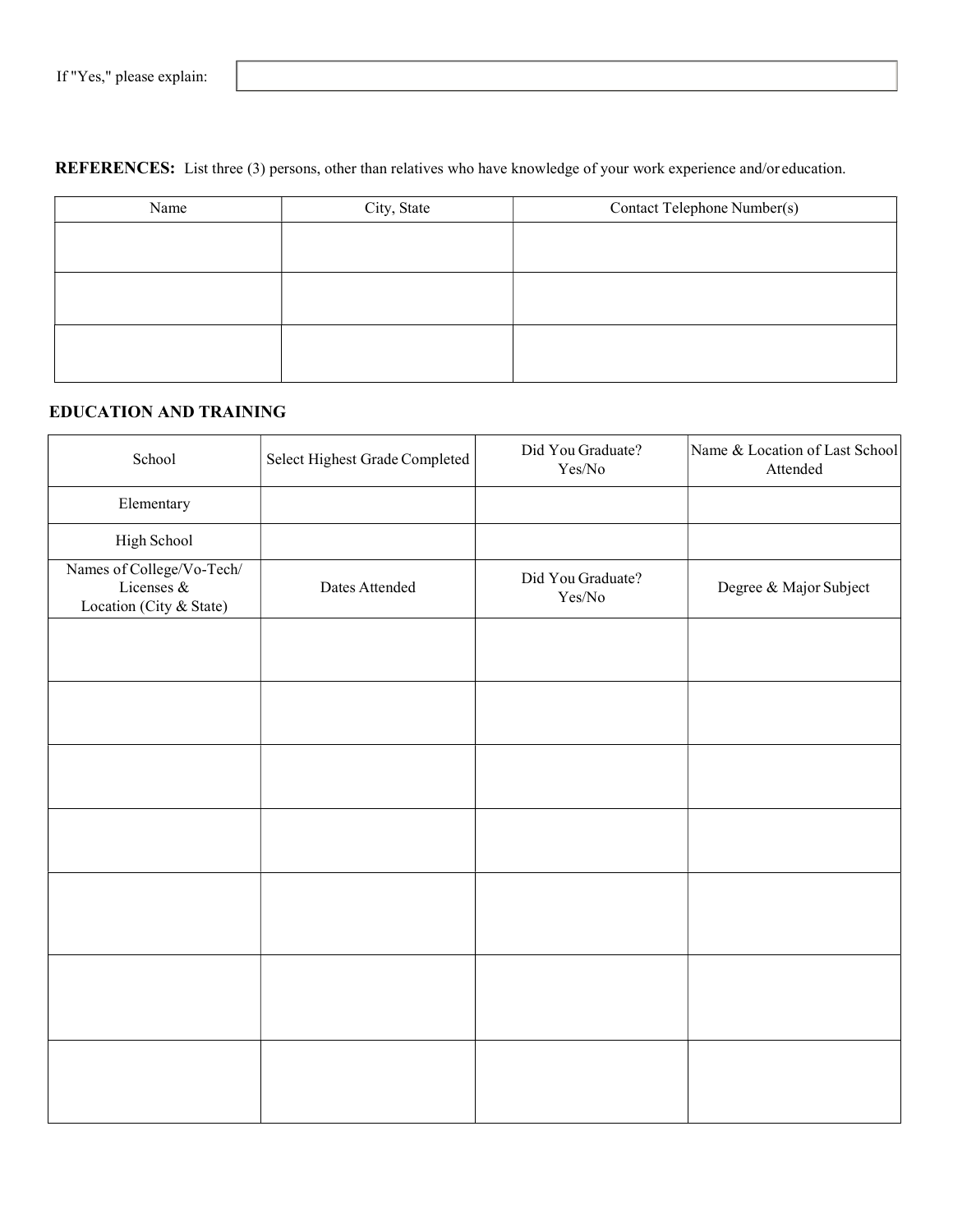#### EMPLOYMENT RECORD

| <b>Employer's Name</b><br>Address & Phone | Supervisor's<br>Name & Title | Position Held/Title<br>& Duties | Date Employed From | Date Employed To | Reason For Leaving |
|-------------------------------------------|------------------------------|---------------------------------|--------------------|------------------|--------------------|
|                                           |                              |                                 |                    |                  |                    |
|                                           |                              |                                 |                    |                  |                    |
|                                           |                              |                                 |                    |                  |                    |
|                                           |                              |                                 |                    |                  |                    |
|                                           |                              |                                 |                    |                  |                    |
|                                           |                              |                                 |                    |                  |                    |
|                                           |                              |                                 |                    |                  |                    |
|                                           |                              |                                 |                    |                  |                    |

Please list any special knowledge/skills/abilities that you possess pertinent to the position:

Applicant's Statement: I certify that all information and statements given on this application are true and correct to the best of my knowledge and agree to be bound thereby. I hereby give consent to duly authorized representatives of the City of Chipley to contact any former employers, educational institutions indicated, and any other persons or organizations that it determines might have information relevant to this application. I further give consent to said organizations to divulge relevant information to the City of Chipley, notwithstanding that it might otherwise be confidential, such as records of disciplinary proceedings. I understand that any information obtained by the City of Chipley in the course of those contacts will be treated confidences. I understand that by accepting this application, the City incurs no liability for my future employment and that acceptance of an offer of employment does not create a contractual obligation upon the City to continue employment in the future. In the event of employment, I understand that false or misleading information given on the application or in an interview may result in discharge. If employed, I agree to abide by the work rules and regulations of the City of Chipley, Laws of the State of Florida, and applicable Federal Laws and Regulations.

| Signature of Applicant                |         |           |          | Date/Time |                 |                 |
|---------------------------------------|---------|-----------|----------|-----------|-----------------|-----------------|
| How did you hear about this position? | Walk-in | Newspaper | Web site |           | Employee/Friend | Other, Specify: |
|                                       |         |           |          |           |                 |                 |

The City of Chipley is a Drug-Free Workplace Employer and requires applicants and employees to submit to Drug Testing. The City is an Equal Employment Opportunity Employer and will consider all applicants for all positions without regard to race, color, religion, creed, gender, national origin, age, disability, marital or veteran status, or any other legally protected status. Individuals who require accommodations in order to complete the employment application process should contact the City Clerk's Office at the phone number, or mailing address listed above.